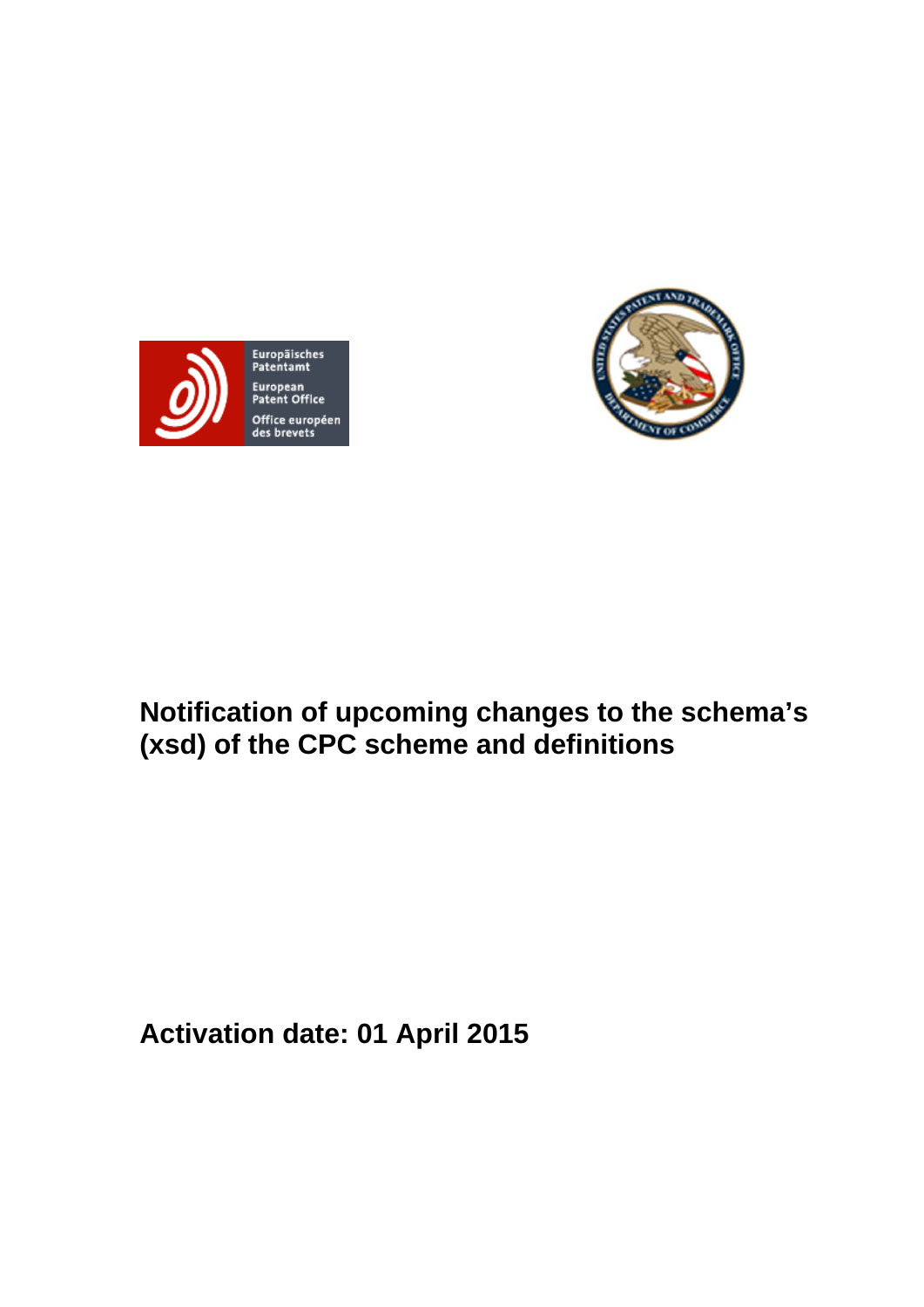## **Contents**

| 1. |        |  |  |
|----|--------|--|--|
| 2. |        |  |  |
|    |        |  |  |
|    | 2.1.1  |  |  |
|    | 2.1.2. |  |  |
|    | 2.1.3. |  |  |
|    | 2.1.4. |  |  |
|    |        |  |  |
|    | 2.2.1. |  |  |
|    | 2.3.   |  |  |
|    | 2.3.1. |  |  |
|    | 2.4.   |  |  |
|    | 2.4.1. |  |  |
|    | 2.4.2. |  |  |
|    | 2.4.3. |  |  |
|    | 2.4.4. |  |  |
|    |        |  |  |
|    |        |  |  |
|    | 3.1.   |  |  |
|    | 3.1.1. |  |  |
|    | 3.2.   |  |  |
|    |        |  |  |
|    | 3.3.   |  |  |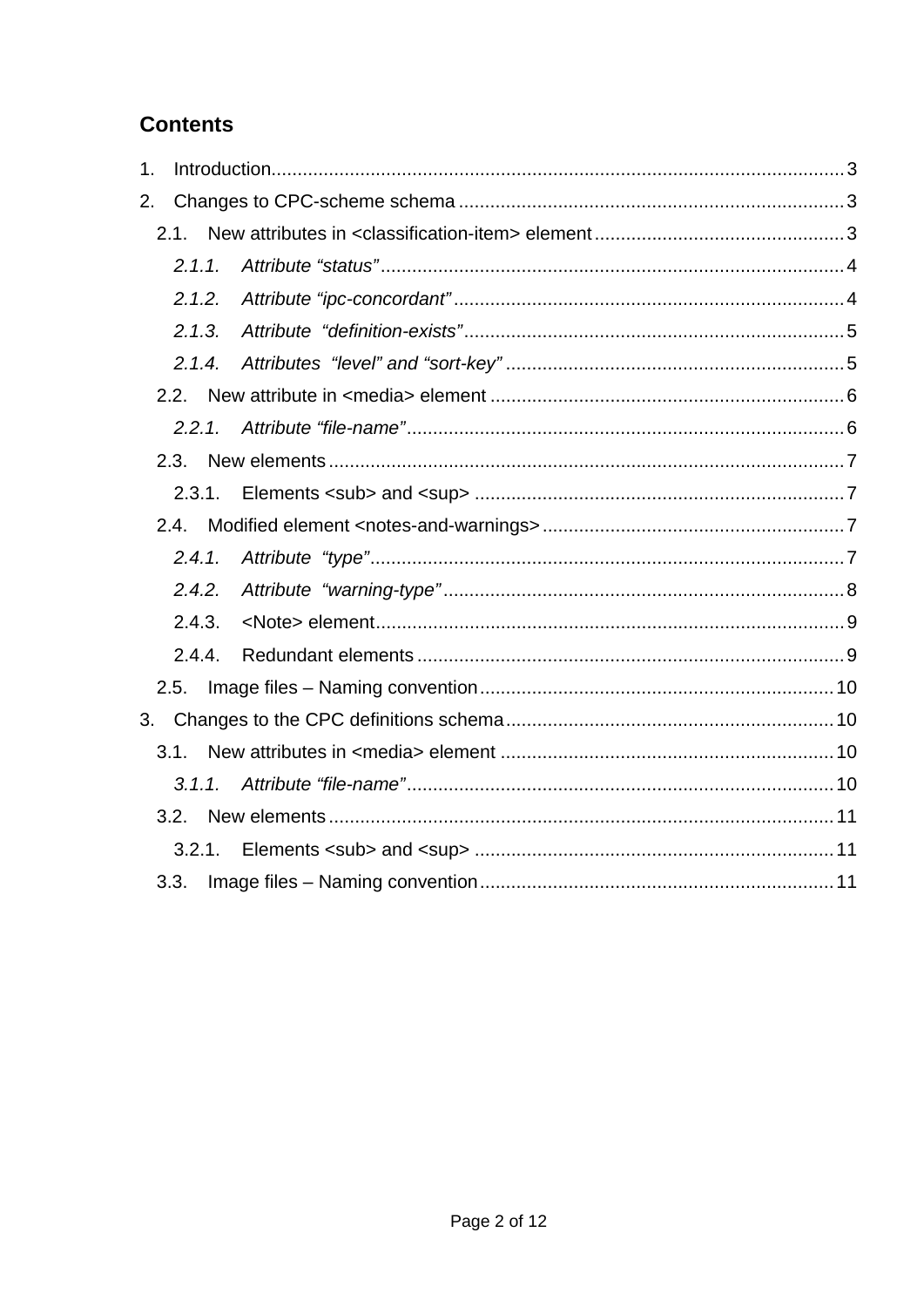## **1. INTRODUCTION**

The EPO and USPTO have agreed to introduce improvements to the schema's of the CPC scheme and definitions. The changes will enter into force with the April 2015 scheme revisions. The full set of files for scheme and definitions will be available for prepublication on Tuesday 3 March 2015 on www.cpcinfo.org

In this document the changes are described and illustrated. This document is supported with sample files that will illustrate in more detail the changes, including the xsd's. The content of data in the sample files might not reflect the current official data, however the format is according to the introduced changes.

## **2. CHANGES TO CPC-SCHEME SCHEMA**

## **2.1. NEW ATTRIBUTES IN <CLASSIFICATION-ITEM> ELEMENT**

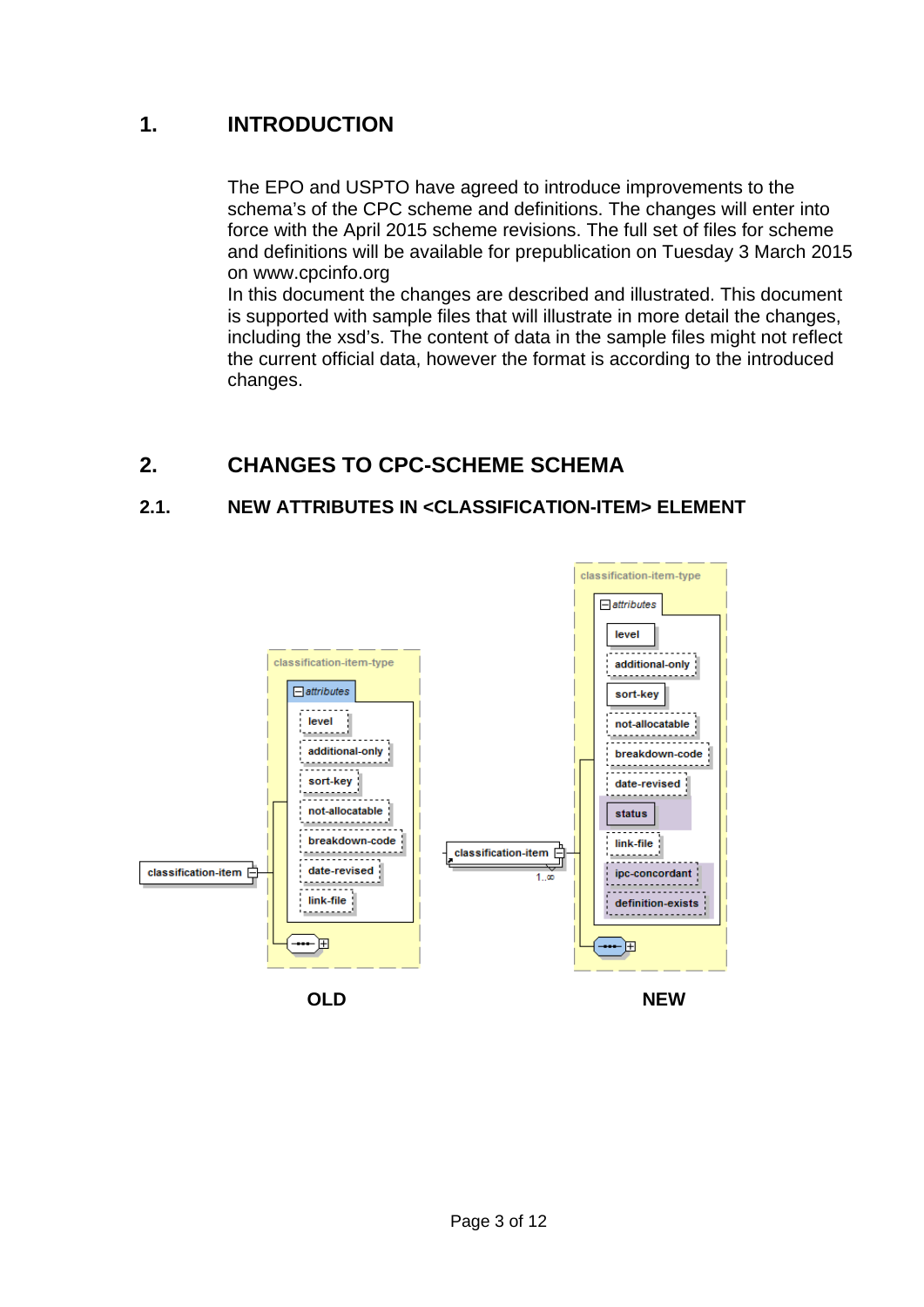## *2.1.1. Attribute "status"*

The mandatory attribute "**status"** will be added to the <*classification-item*> element. The attribute "s**tatus**" will have 2 possible values:

published

• frozen ( the "frozen" status attribute will be used for "to be deleted subgroups": symbols that are still valid, but will be deleted in the near future after the reclassification has been finished)

### **Example 1:**

<classification-item status="published" date-revised="2013-01-01" definition-exists="false" sortkey="A61K6/0005" additional-only="false" level="9" not-allocatable="false" breakdowncode="false" ipc-concordant="A61K6/00"> <classification-symbol>A61K6/0005</classification-symbol>

#### **Example 2:**

<classification-item status="frozen" date-revised="2014-09-01" definition-exists="false" sortkey="A63F13/06" additional-only="false" level="9" not-allocatable="false" breakdown-code="false" ipc-concordant="A63F13/20">

<classification-symbol>A63F13/06</classification-symbol>

## *2.1.2. Attribute "ipc-concordant"*

The CPC-to-IPC concordance will be introduced as an additional optional attribute to <*classification-item*> element, as "**ipc-concordant"**. This attribute will only be populated for all symbols at level 7 or higher. The value can be:

- CPCONLY, in case the symbol has no concordance to an IPC symbol
- the IPC symbol, that is concordant to the CPC symbol
- $\bullet$

#### **Example 1:**

<classification-item breakdown-code="false" not-allocatable="false" level="10" additionalonly="false" sort-key="A61K8/062" date-revised="2013-01-01" status="published" ipcconcordant="A61K8/06" definition-exists="true">

<classification-symbol>A61K8/062</classification-symbol>

#### **Example 2:**

<classification-item breakdown-code="true" not-allocatable="false" level="10" additionalonly="true" sort-key="A61K8/048" date-revised="2013-01-01" status="published" ipcconcordant="CPCONLY" definition-exists="false"> <classification-symbol>A61K2008/048</classification-symbol>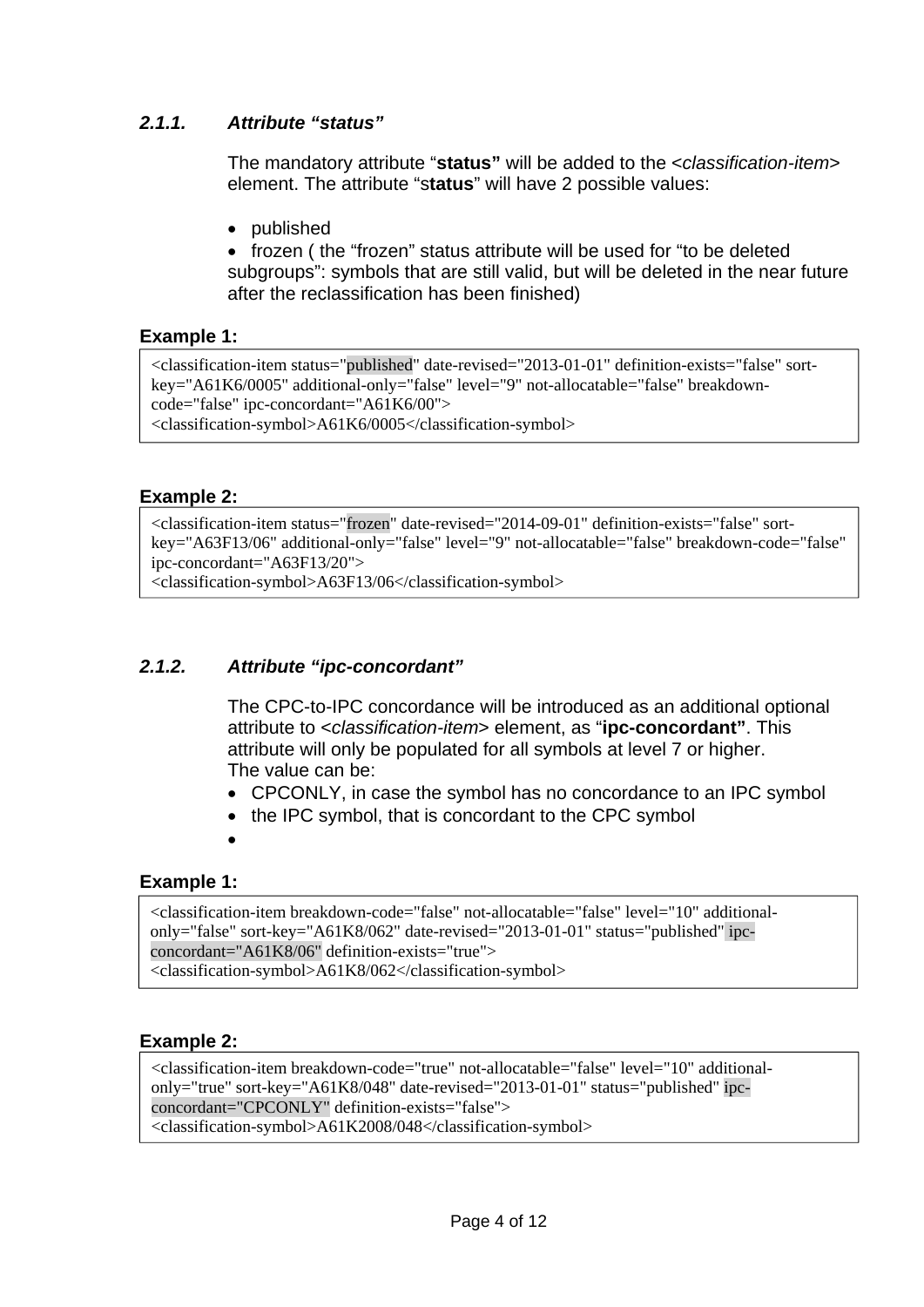## *2.1.3. Attribute "definition-exists"*

The optional new attribute **"definition-exists"** will be included to the <*classification-item*> element, to indicate if a given symbol has a definition. The value is "true" or "false".

#### **Example 1:**

<classification-item breakdown-code="false" not-allocatable="false" level="10" additionalonly="false" sort-key="A61K8/06" date-revised="2013-01-01" status="published" ipcconcordant="A61K8/06" definition-exists="true"> <classification-symbol>A61K8/06</classification-symbol>

#### **Example 2:**

<classification-item breakdown-code="true" not-allocatable="false" level="10" additionalonly="true" sort-key="A61K8/048" date-revised="2013-01-01" status="published" ipcconcordant="CPCONLY" definition-exists="false"> <classification-symbol>A61K2008/048</classification-symbol>

### *2.1.4. Attributes "level" and "sort-key"*

The attributes "**level**" and "**sort-key**" are set from optional to mandatory attributes in the <*classification-item*> element.

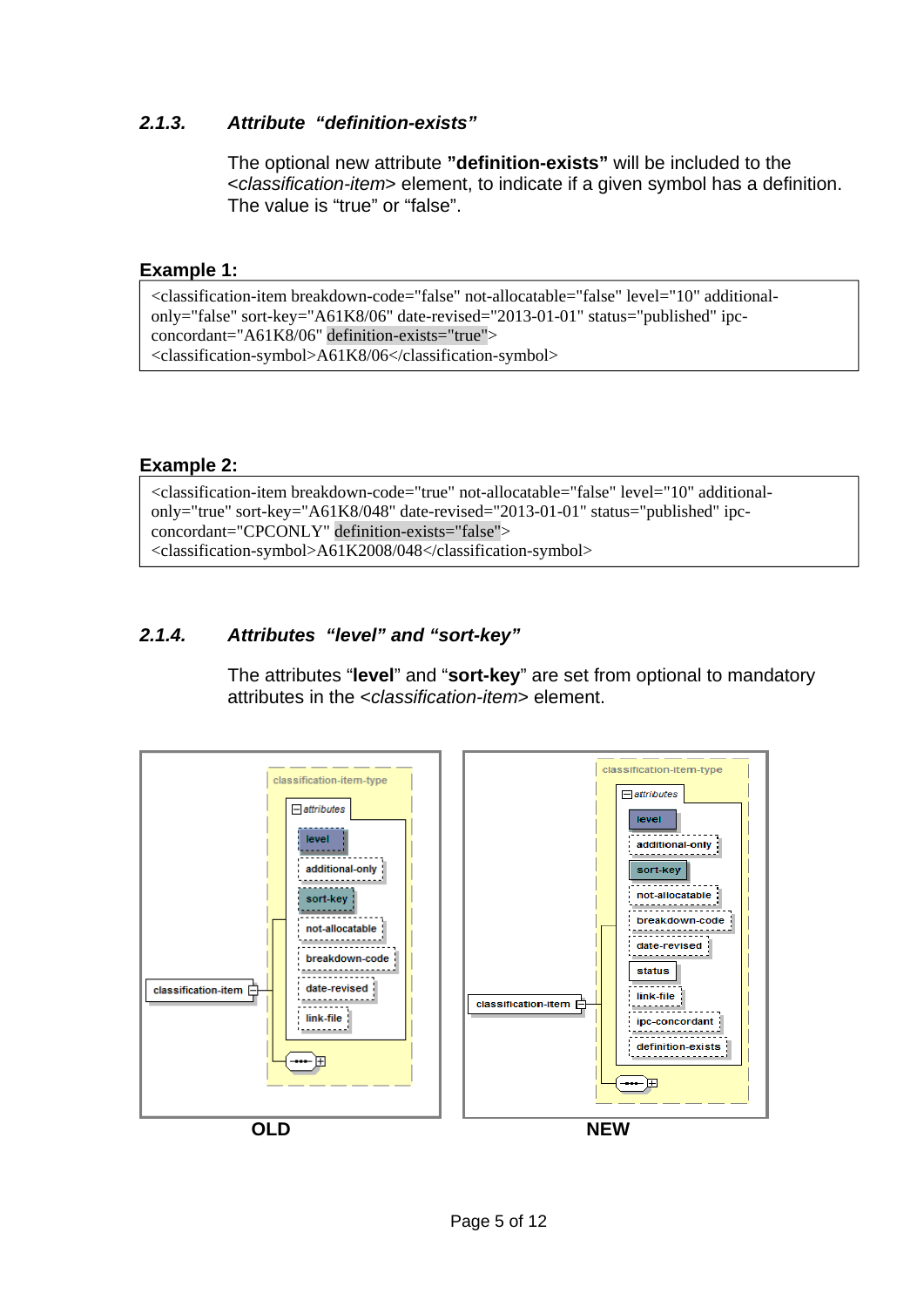<xs:attribute name="level" use="required"> <xs:simpleType> <xs:restriction base="xs:integer"> <xs:minInclusive value="1"/> </xs:restriction>  $\langle x \rangle$ s:simpleType $\langle x \rangle$  </xs:attribute> <xs:attribute name="sort-key" type="symbol-type" use="required"/>

## **2.2. NEW ATTRIBUTE IN <MEDIA> ELEMENT**

### *2.2.1. Attribute "file-name"*

A new optional attribute "**file-name**" attribute will be added to the <*media*> element. The value for the attribute "file-name" is

#### **cpc-sch-<subclass>-<seq\_number.png>**

The  $\leq$ seq\_number > is 4 digits, (see also § 2.5)



#### **Example:**

```
<classification-symbol>A61K31/43</classification-symbol> 
<class-title date-revised="2013-01-01"> 
<title-part> 
<text scheme="ipc"> 
Compounds containing 4-thia-1-azabicyclo [3.2.0] heptane ring systems, i.e. compounds containing a 
ring system of the formula 
\leqmedia type="png" file-name="cpc-sch-A61K-0952.png" id="952"/> e.g. penicillins, penems
\langletext\rangle
```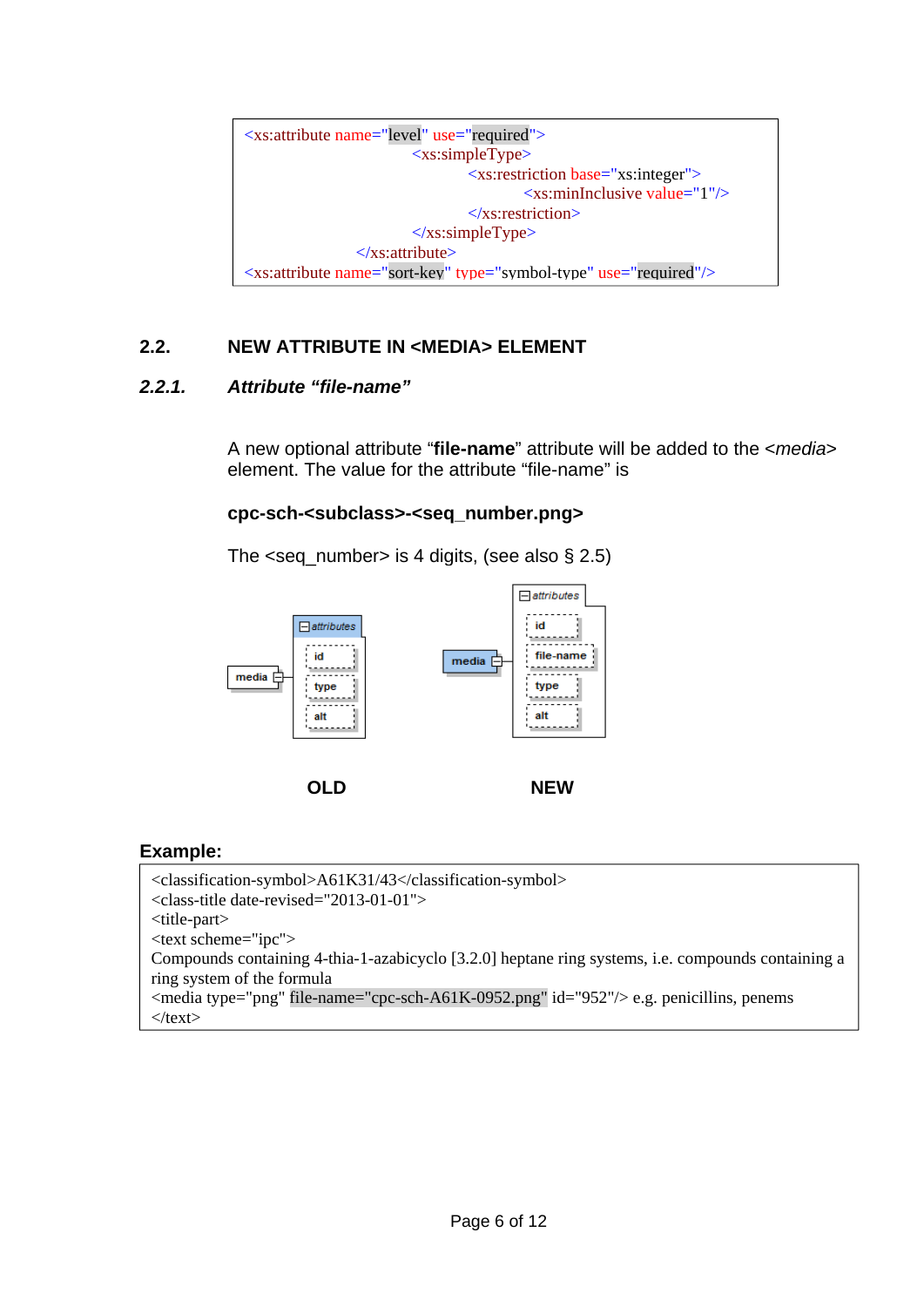## **2.3. NEW ELEMENTS**

#### 2.3.1.</sup> Elements <sub> and <sup>

The addition of "**sup**" (superscript) and "**sub**" (subscript) to wherever text is allowed.

### **Example 1:**

<class <classification-symbol>A61K31/5575</classification-symbol> - <class-title date-revised="2013-01-01"> - <title-part> - <text scheme="ipc"> having a cyclopentane, e.g. Prostaglandin E2, Prostaglandin F <sub>2-alpha</sub>  $\langle$ text $\rangle$ </title-part>

### **Example 2:**

<class-ref scheme="cpc">A61K51/0474</class-ref> (3 dots): complexes or complex-forming compounds, i.e. wherein a radioactive metal (e.g.  $\langle \text{sup>111}\rangle$ /sup>In $\langle \text{sup>3+}\rangle$  is complexed or chelated by e.g. a N<sub>2</sub>S<sub>2</sub>, N<sub>3</sub>S, NS<sub>3</sub>3</sub>, N<sub>4</sub> chelating group...............</paragraph-text>

## **2.4. MODIFIED ELEMENT <NOTES-AND-WARNINGS>**

To standardise the different types of warnings, 4 changes will be introduced.

## *2.4.1. Attribute "type"*

A similar bullet/numbering indicator attribute **"type"** for <*subnote*> as in IPC will be introduced. Possible values are:

- Roman
- roman
- number
- Alpha
- alpha
- bullet

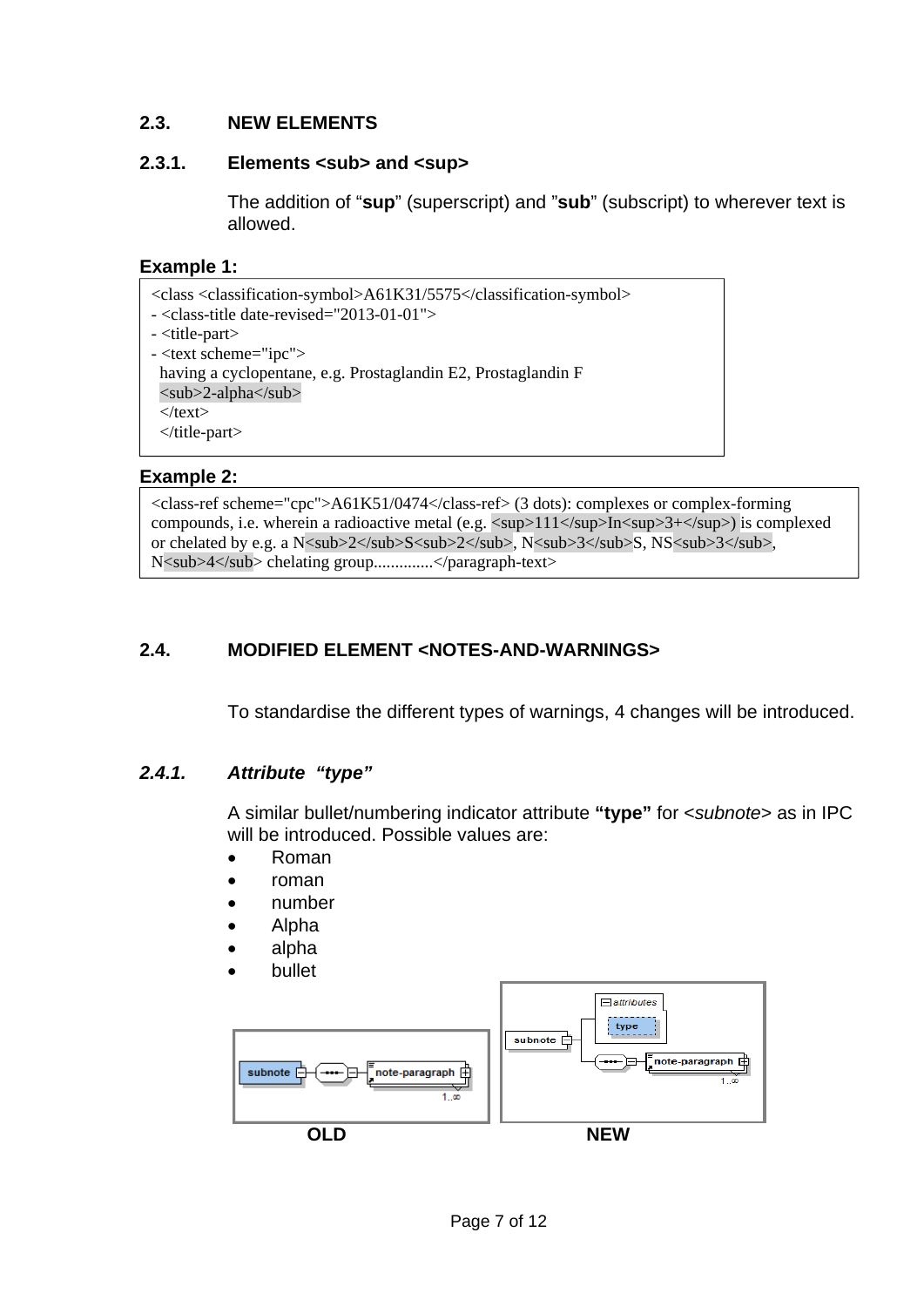## **Example (A61K)**:

<notes-and-warnings date-revised="2013-01-01"> <note type="note"> <note-paragraph> This subclass <u>covers</u> the following subject matter, whether set forth as a composition (mixture), process of preparing the composition or process of treating using the composition: <subnote type="alpha"> <note-paragraph> Drug or other biological compositions which are capable of: <subnote type="bullet"> <note-paragraph> preventing, alleviating, treating or curing abnormal or ..............................

## *2.4.2. Attribute "warning-type"*

An optional attribute **"warning-type"** at the <*note-paragraph***>** level will be introduced. Possible values for the attribute are:

- reclass-source
- reclass-destination
- ipc-not-used

## **Example (A61K)**:

```
<note type="warning"> 
<note-paragraph warning-type="ipc-not-used"> 
<subnote> 
<note-paragraph> 
  The following IPC groups are not used in the CPC scheme. Subject matter covered by these groups 
is classified in the following CPC groups: 
 <br>2<sub>tr</sub> <math>\rightarrow</math><pre> 
  <class-ref scheme="cpc">A61K6/033</class-ref> 
  covered by 
  <class-ref scheme="not-mapped">A61K6/06A</class-ref> 
 \langlebr/
```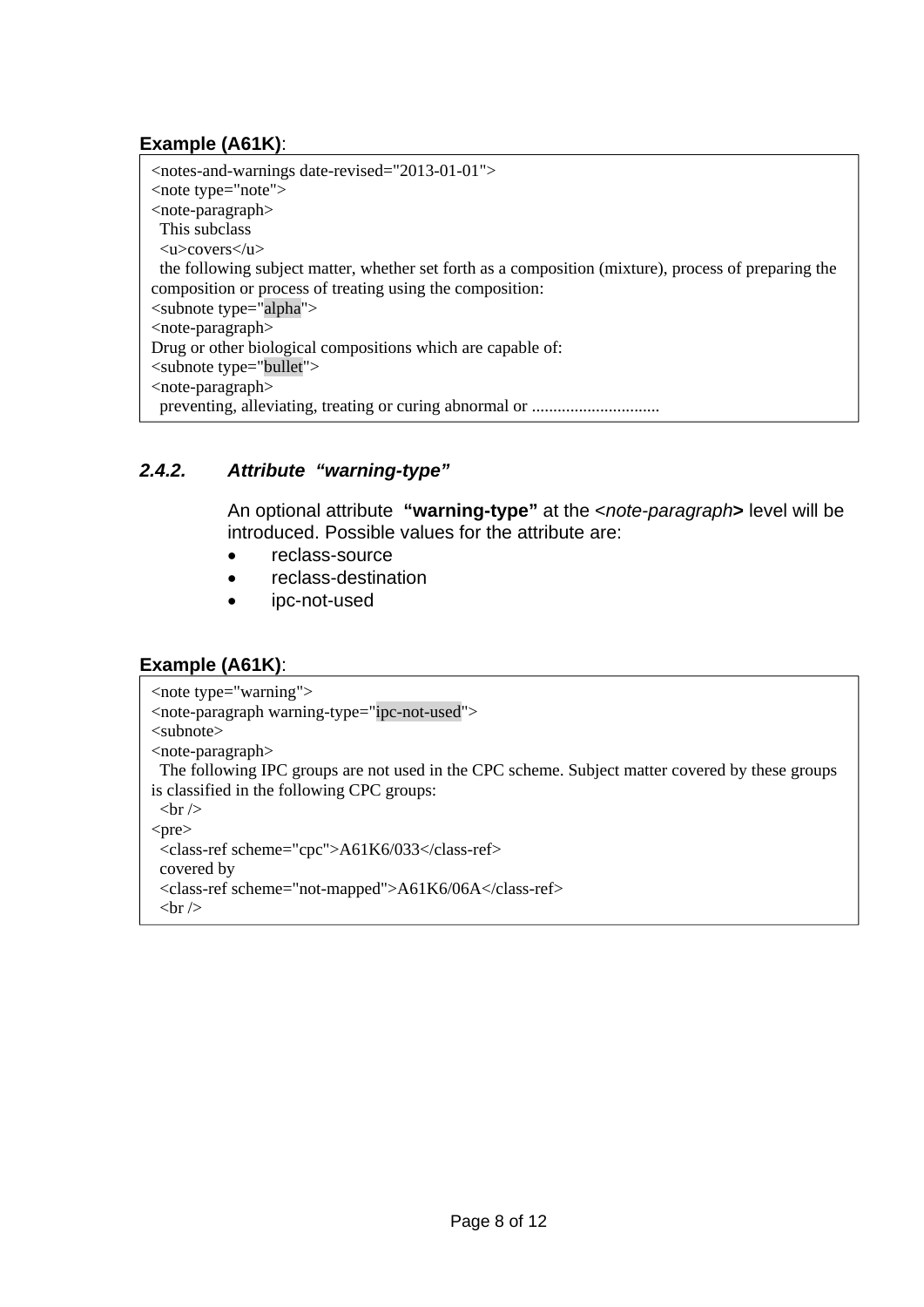## **2.4.3. <Note> element**

The <*note*> element will no longer allow a mixed content model. The <*noteparagraph*> is only allowed as a direct child of the <*note*> element.



#### **2.4.4. Redundant elements**

The following redundant "warning-type" values have been abolished:

- incomplete
- transferred-to
- ipc-discordance
- ecla-reform
- idt
- miscellaneous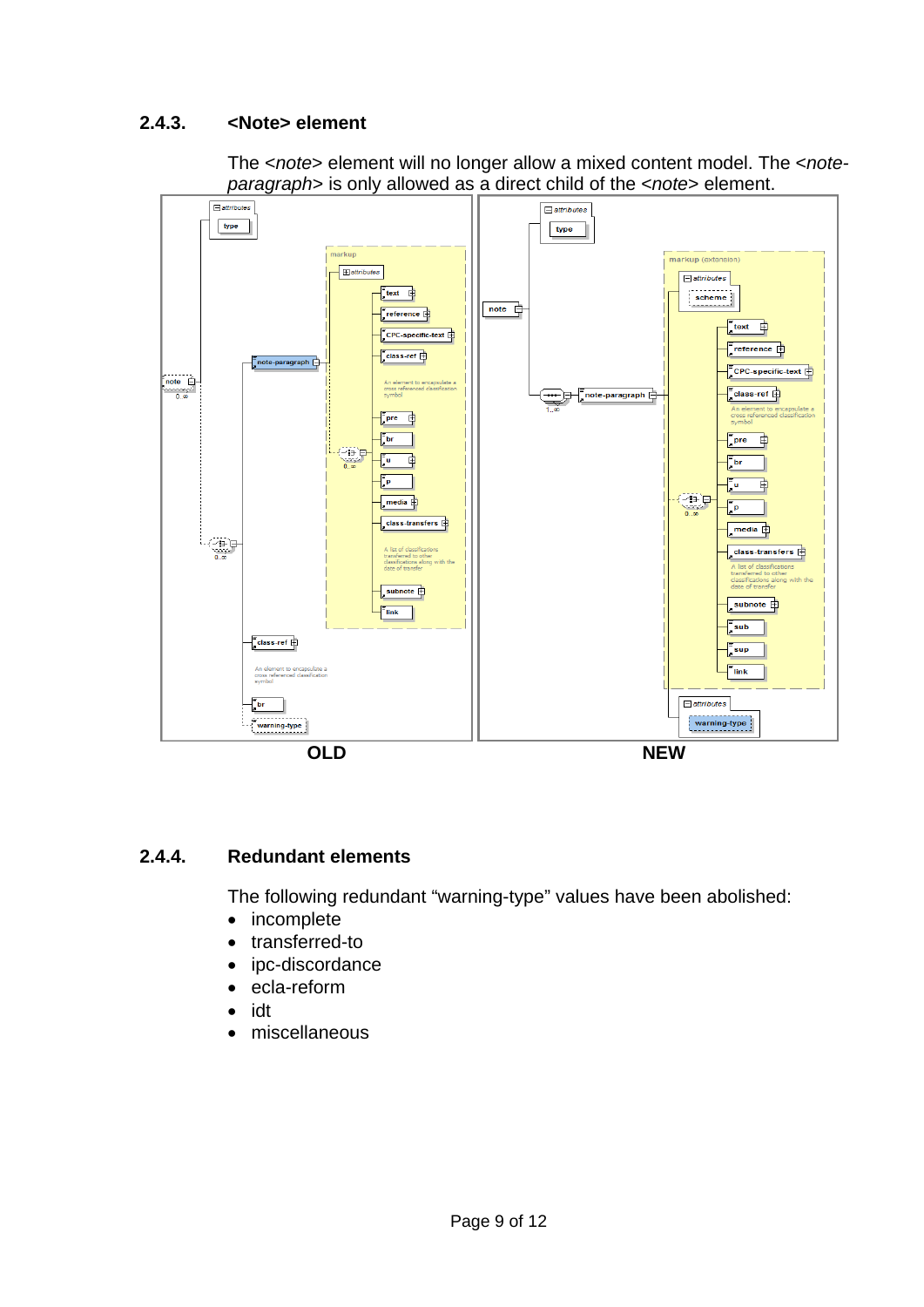## **2.5. IMAGE FILES – NAMING CONVENTION**

The image file names will be renamed from

<###>.ext

to

cpc-sch-<subclass>-<seq\_number>.ext

(e.g. the first image to appear in the D01B scheme would be cpc-sch-D01B-0001.png)

### **Example**:

```
<classification-symbol>A61K31/175</classification-symbol> 
<class-title date-revised="2013-01-01"> 
<title-part> 
<text scheme="ipc"> having the group <media id="950" type="png" file-name="cpc-sch-A61K-
0950.png"/>, >N-C(O)-N=N- or <media id="951" type="png" file-name="cpc-sch-A61K-
0951.png"/> , e.g. carbonohydrazides, carbazones, semicarbazides, semicarbazones </text>
```
## **3. CHANGES TO THE CPC DEFINITIONS SCHEMA**

## **3.1. NEW ATTRIBUTES IN <MEDIA> ELEMENT**



## *3.1.1. Attribute "file-name"*

A new optional attribute "**file-name**" attribute will be added to the <*media*> element:

The value for the attribute "file-name" is

## **cpc-def-<subclass>-<seq\_number.png>**

The <seq\_number> is 4 digits, (see also §3.3)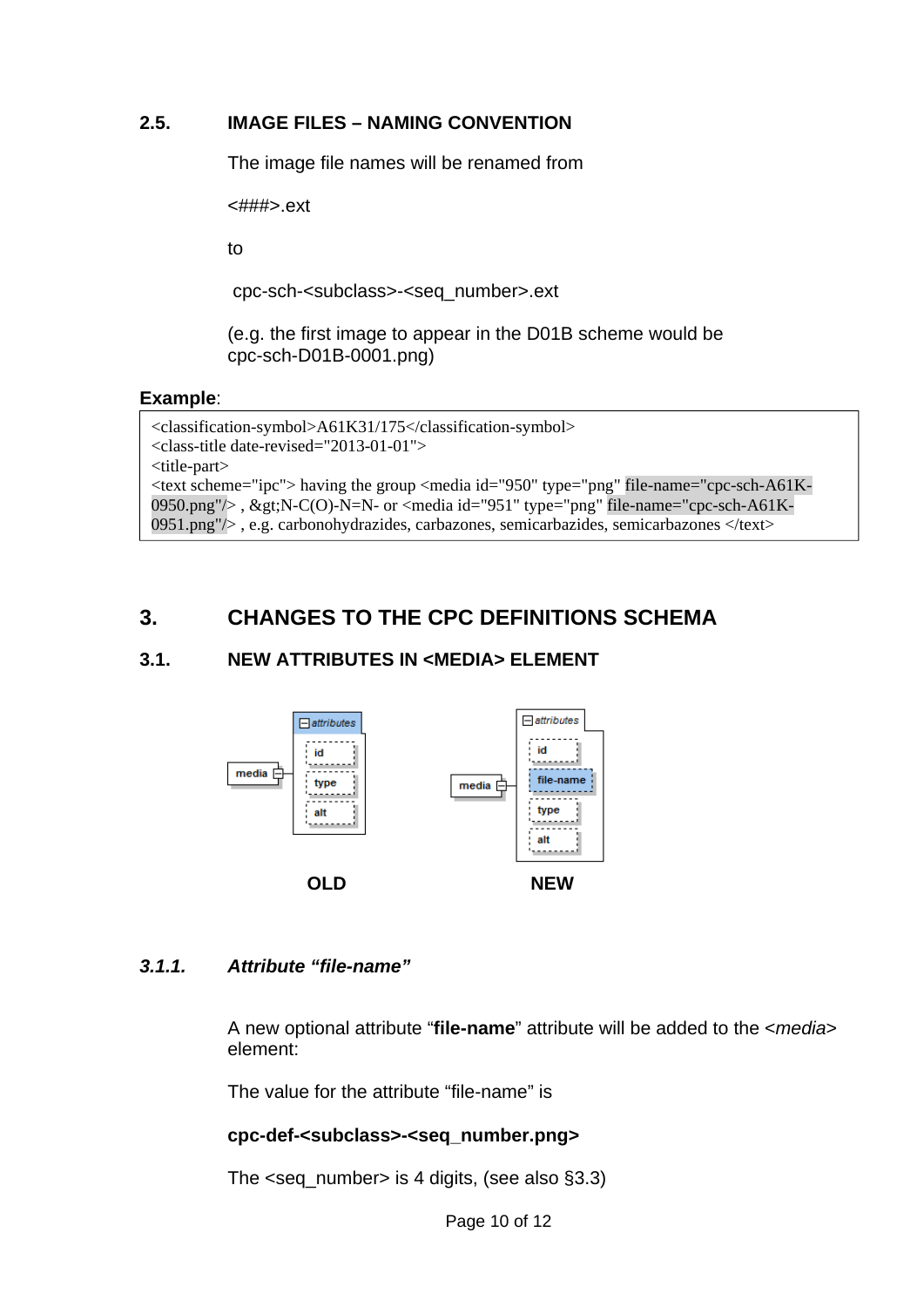#### **Example:**

<paragraph-text type="body"> A fusion heteroatom, i.e. a heteroatom which is shared by two (or more) rings in a fused ring system is to be counted for all adjacent rings. Example: indolizine is correctly classified in <class-ref scheme="cpc">A61K31/437</class-ref> . </paragraph-text> <paragraph-text type="body"> <media id="media0.png" type="png" preferred-width="2.56cm" preferred-height="1.58cm" filename="cpc-def-A61K-0000.png" /> </paragraph-text>

## **3.2. NEW ELEMENTS**

### 3.2.1.</sup> Elements <sub> and <sup>

The addition of "sup" (superscript) and "sub" (subscript) to wherever text is allowed.

#### **Example 1:**

<class-ref scheme="cpc">A61K51/0474</class-ref> (3 dots): complexes or complex-forming compounds, i.e. wherein a radioactive metal (e.g.  $\langle \text{sup>111}\rangle$ /sup $\geq$ In $\langle \text{sup>3+}\rangle$ /sup $\geq$ ) is complexed or chelated by e.g. a N<sub>2</sub>S<sub>2</sub>, N<sub>3</sub>S, NS<sub>3</sub>3</sub> N<sub>4</sub> chelating group.............</paragraph-text>

#### **Example 2:**

definition-item><classification-symbol scheme="cpc">A61H2033/145</classification-symbol>- <definition-title>{with CO<sub>2</sub>}

## **3.3. IMAGE FILES – NAMING CONVENTION**

The image file names will be renamed from

*media<#>.png* 

to

*cpc-def-<subclass>-<seq\_number>.png* 

(e.g. the first image to appear in the D01B definition would be *cpcdef-D01B-0001.png*)